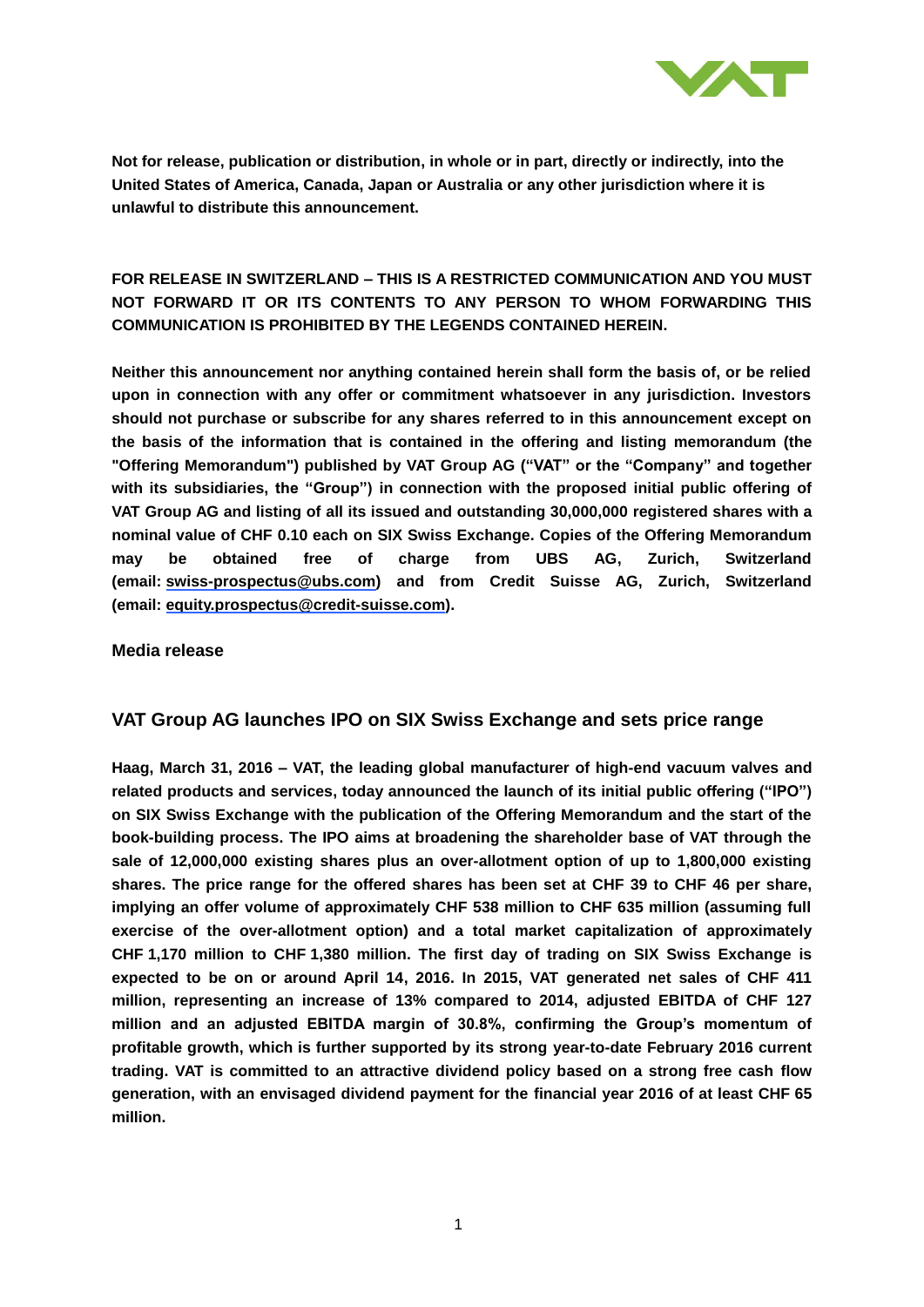

The current shareholders, mainly funds managed and/or advised by Partners Group and Capvis as well as management and other shareholders (the "Selling Shareholders"), will offer 12,000,000 existing shares (the "Base Offer", before the exercise of the over-allotment option), representing 40% of the Company's 30,000,000 shares in issue. Partners Group, Capvis, the Company and other shareholders have committed to a lock-up period of six months after the first trading day. Management shareholders will be subject to a staggered lock-up over 36 months after the first trading day.

### **Pure player in high-end vacuum valve technology, and global market and technology leader**

VAT is the global market leader for high-end vacuum valves and related services in the semiconductor, display, solar and industrial & research sectors. In 2015, VAT had a 41% market share in the vacuum valves market, almost eight times more than the next largest competitor (according to VLSIresearch). VAT's key strengths are:

- Pure play business model focused on mission-critical high-end vacuum valves
- Technology leadership resulting in long-standing, trust-based partnerships with blue-chip customers
- Undisputed market leadership and high barriers to entry
- Multi-dimensional growth driven by accelerating importance of vacuum as key enabler of proliferating technologies
- Proven management team with a clear strategy and highly skilled workforce
- High profitability and strong cash flow generation through the cycle

Heinz Kundert, CEO of VAT, comments: "As the global market leader for vacuum valves, VAT is well positioned to benefit from strong secular trends, such as the increasing miniaturization and sophistication of electronic devices, the proliferation of electronics in all areas of our daily life and the increasing use of vacuum products in the industry. The listing on SIX Swiss Exchange will broaden our shareholder base, create an attractive free float and will enhance the public profile of VAT as a global player. This will help us to further attract the best talents available. We look forward to opening the next chapter in the history of VAT."

Alfred Gantner, Vice-Chairman of the board of directors of VAT and co-founder of Partners Group, comments: "Since our joint acquisition of the Company, Partners Group has worked actively alongside Heinz and his management team, in particular helping VAT to expand its international presence and find additional efficiencies in its operational processes. We are pleased that these efforts have enabled us to prepare VAT for an IPO on SIX Swiss Exchange. I firmly believe that VAT continues to have promising potential for growth and look forward to remaining a member of its board of directors and seeing it realize that potential as a listed Company."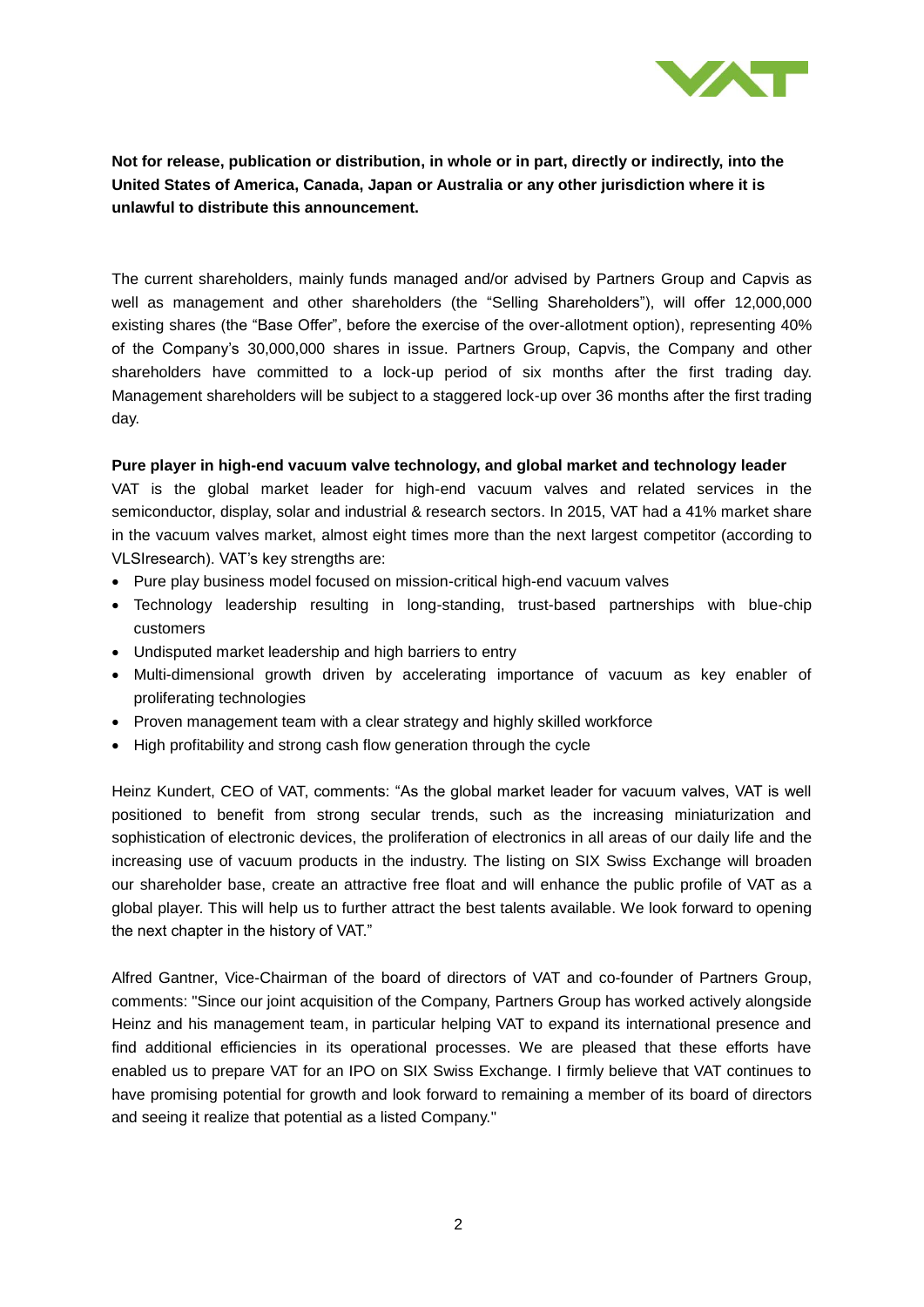

Ulrich Eckhardt, member of the board of directors of VAT and partner of Capvis Equity Partners, adds: "We are very pleased with the development of VAT since we invested in the Company. The strengthened executive leadership team has accelerated the global growth of VAT and has further expanded the Company's market position in all relevant segments and regions. As a listed Company, VAT is ideally positioned to capture the promising growth opportunities ahead."

### **Strong growth and profitability – positive outlook for 2016**

VAT is organized into three different reporting segments: Valves (73% of net sales in 2015), Global Services (16% of net sales in 2015) and Industry (11% of net sales in 2015). The segment Valves includes Single Valves (67% of net sales in 2015) and Modules (6% of net sales in 2015). The segment Industry consists of the subsidiaries COMVAT with its edge-welded bellows product offering and Sysmec, a manufacturer of mechanical components and assemblies. The Company maintains international manufacturing facilities in Haag (Switzerland), Penang (Malaysia), and Arad (Romania). In 2015, VAT recorded 40% of net sales from Asia, 37% from the Americas and 23% from Europe/Rest of World.

| in CHF million         | 2015* | 2014* | Growth in % |
|------------------------|-------|-------|-------------|
| Net sales              | 411.0 | 363.7 | 13.0%       |
| Adjusted EBITDA**      | 126.8 | 103.6 | 22.4%       |
| Adjusted EBITDA margin | 30.8% | 28.5% |             |
| Free cash flow***      | 105.6 | 64.6  | 63.6%       |
| Free cash flow margin  | 25.7% | 17.7% |             |
| Employees (FTE)        | 1,192 | 1,113 | 7.1%        |

#### **Key financial figures**

\* Financial figures shown for 2015 are those of VAT Holding S.à r.l., a wholly owned subsidiary of VAT Group AG and former parent company of the Group prior to foundation of VAT Group AG; financial figures shown for 2014 are those of VAT Holding AG, a wholly owned subsidiary of VAT Group AG and former parent company of the Group prior to its acquisition by funds managed and/or advised by Partners Group and Capvis. For details please refer to the Offering Memorandum.

\*\* Adjusted for certain one-time personnel costs in connection with the acquisition of the Group by funds managed and/or advised by Partners Group and Capvis (2015: CHF 1.5 million; 2014: CHF 2.1 million) and consulting fees associated with the reorganization of the Group and the transition from a family-owned business to a publicly-listed company (2015: CHF 5.7 million; 2014: CHF 2.7 million).

\*\*\* Free cash flow for the year ended December 31, 2014 was CHF 38.9 million; the free cash flow as presented above excludes an intercompany loan of CHF 25.6 million granted by VAT Holding AG to a parent holding company.

In the first two months in 2016, the business of VAT has continued to perform positively with net sales amounting to CHF 74 million and adjusted EBITDA and profitability having also developed as expected. VAT continues to observe increased market momentum and technology investments by end-customers. This, in turn, has driven order intake from key OEM customers resulting in an increased order book as of February 29, 2016 as compared to year-end 2015, supporting the currently positive outlook for 2016.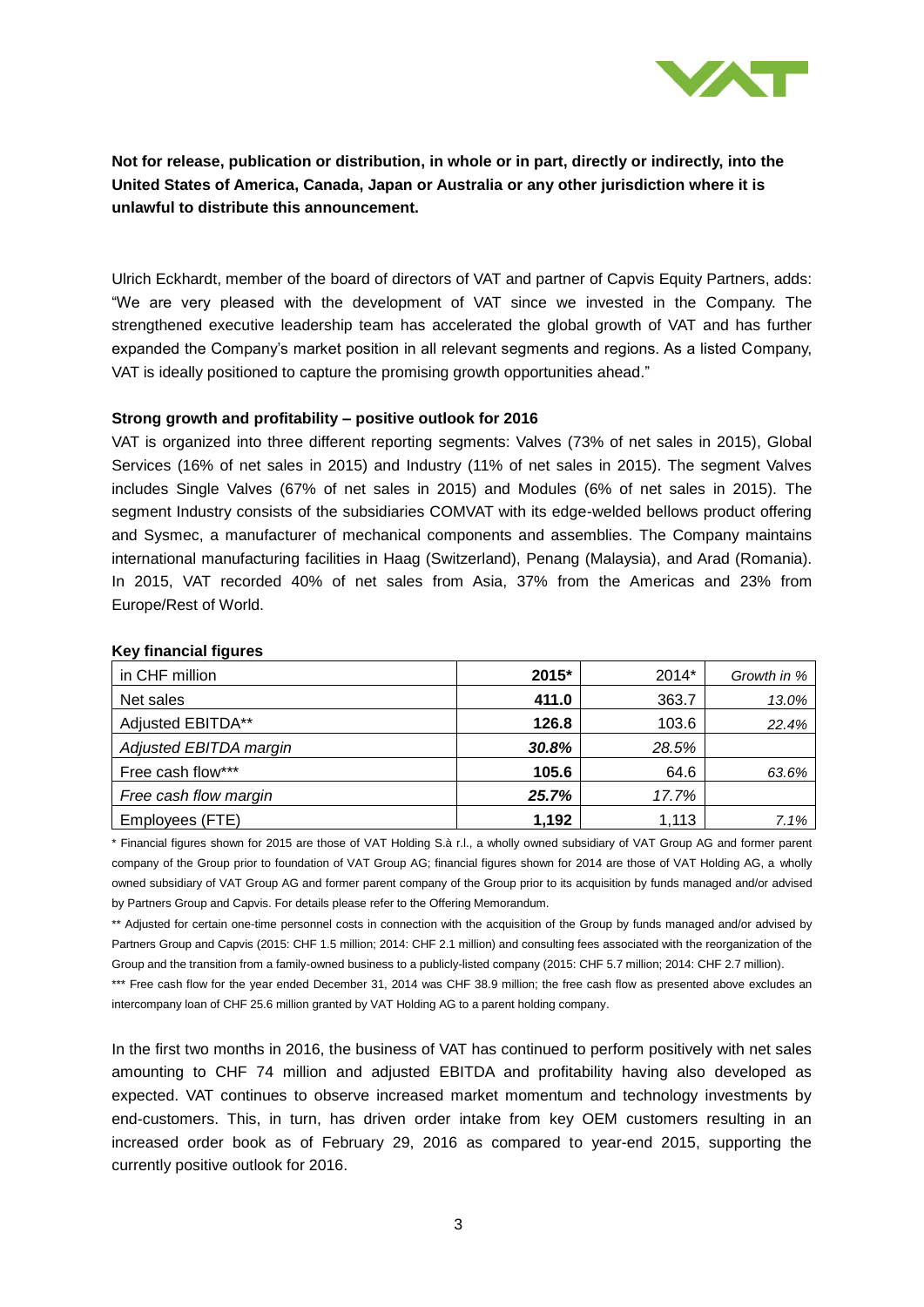

### **Highly attractive dividend policy**

VAT is committed to an attractive dividend policy based on a strong free cash flow generation. For the financial year ending December 31, 2016, VAT intends to pay a dividend of at least CHF 65 million out of reserves from capital contributions. For subsequent financial years, as long as the Group's net debt does not significantly exceed 1x EBITDA, VAT intends to distribute to shareholders up to 100% of Free Cash Flow to Equity<sup>\*</sup>, barring unforeseen events. VAT's ability to pay dividends remains subject to the availability of sufficient distributable reserves as well as certain other legal and contractual restrictions applicable to the Group as described in greater detail in the Offering Memorandum.

### **Offer structure**

 $\overline{a}$ 

The book-building process begins today, March 31, 2016, and is expected to end on or around April 13, 2016. The final offer price is expected to be published on or around April 14, 2016 before the start of trading on SIX Swiss Exchange. The listing of the shares in accordance with the International Reporting Standard of SIX Swiss Exchange and commencement of trading in the shares on SIX Swiss Exchange is expected to take place on or around April 14, 2016.

The funds managed and/or advised by Partners Group and Capvis have granted the Joint Global Coordinators an over-allotment option of up to 1,800,000 shares, exercisable in whole or in part within 30 calendar days after the first trading day on SIX Swiss Exchange. The free float is expected to amount to 40% of the shares before exercise of the over-allotment option and 46% if the overallotment option is exercised in full, corresponding to a total placement volume of up to CHF 635 million. After the listing and assuming the over-allotment option is exercised in full, the funds managed and/or advised by Partners Group and Capvis will hold approximately 45.8% of the share capital, other shareholders will hold approximately 5.4%, while management will hold approximately 2.9% of the share capital.

The IPO of VAT consists of a public offering in Switzerland; private placements in certain jurisdictions outside the United States of America (the "United States") and Switzerland in accordance with applicable securities laws and on the basis of exemptions provided by Directive 2003/71/EC of the European Parliament and the Council of November 4, 2003 on the prospectus to be published when securities are offered to the public or admitted to trading, as amended (the "Prospectus Directive"); an offering in the United States only to Qualified Institutional Buyers as defined in, and in reliance upon, Rule 144A under the U.S. Securities Act of 1933, as amended (the "Securities Act"); and private placements in Canada to accredited investors and permitted clients in the provinces of Alberta, British

Defined as cash flow from operating activities less cash flow from investing activities less interest paid and scheduled amortization of debt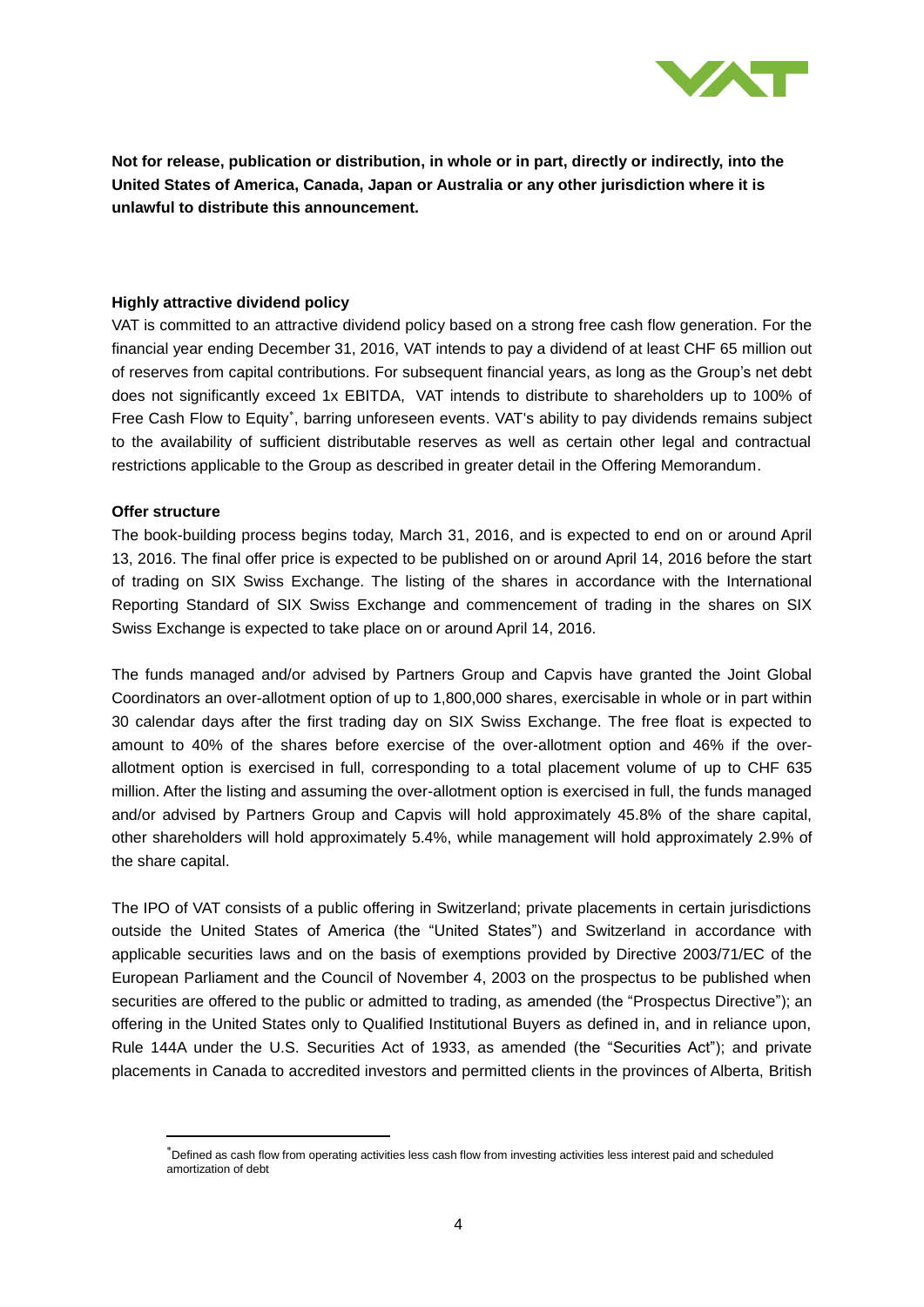

Columbia, Ontario and Quebec. All offers and sales outside the United States will be made in compliance with Regulation S under the U.S. Securities Act of 1933, as amended.

UBS and Credit Suisse are acting as Joint Global Coordinators and Joint Bookrunners on the IPO, and J.P. Morgan is acting as additional Joint Bookrunner. Bank Vontobel and Berenberg are acting as Co-Lead Managers and St.Galler Kantonalbank as Selling Agent. Lilja & Co. is acting as independent adviser to Partners Group, Capvis and VAT.

| Listing                                                                     | SIX Swiss Exchange (International Reporting Standard)     |  |
|-----------------------------------------------------------------------------|-----------------------------------------------------------|--|
| Ticker symbol                                                               | <b>VACN</b>                                               |  |
| Swiss security number                                                       | 31 186 490                                                |  |
| <b>ISIN</b>                                                                 | CH 031 186490 1                                           |  |
| Price range                                                                 | CHF 39 to CHF 46 per share                                |  |
| Offered shares by Selling<br>Shareholders                                   | Base Offer of 12,000,000 shares                           |  |
|                                                                             | Over-allotment option of up to 1,800,000 shares           |  |
| <b>Tentative schedule</b>                                                   |                                                           |  |
| Book-building period                                                        | March 31, 2016 until on or around April 13, 2016 noon CET |  |
| Pricing and allocation of shares                                            | Expected to occur on or around April 13, 2016             |  |
| Announcement of final offer price per<br>share                              | On or around April 14, 2016                               |  |
| Listing and first day of trading                                            | On or around April 14, 2016                               |  |
| Book-entry delivery of offered shares<br>against payment of the offer price | On or around April 18, 2016                               |  |

### **Important information for media**

### **Contact information**

Juerg Staehelin, IRF Communications, Phone:+41 43 244 81 51 E-mail: [investors@vat.ch](mailto:investors@vat.ch)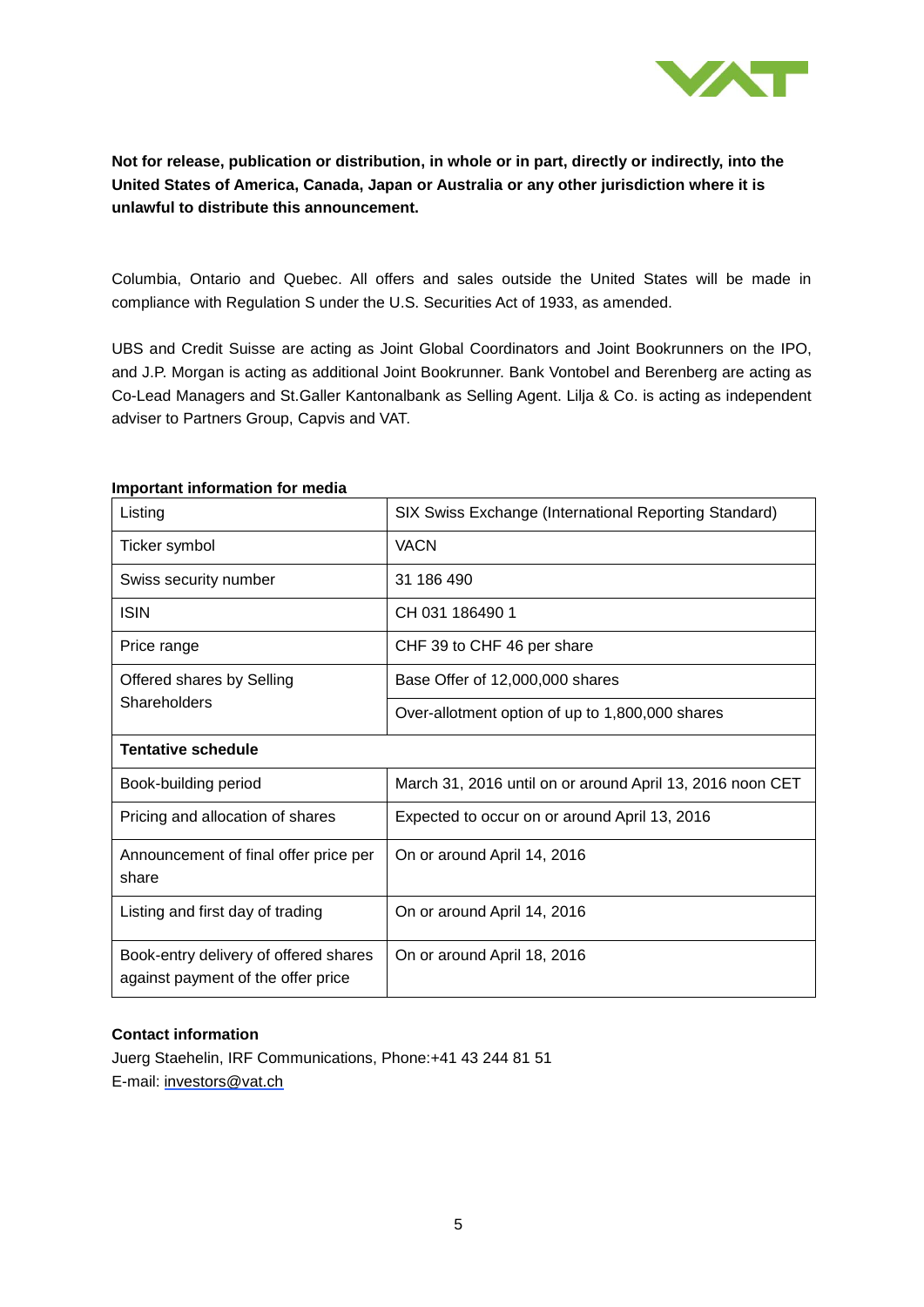

#### **About VAT Group AG**

VAT is the leading global developer, manufacturer and supplier of high-end vacuum valves, multivalve modules, edge-welded bellows, and related value-added services for advanced vacuum-based manufacturing processes in the semiconductor, display, solar and related technology industries as well as in scientific research. VAT is a global player with approximately 1,200 employees and main manufacturing sites in Haag (Switzerland), Penang (Malaysia) and Arad (Romania). Net sales in financial year 2015 amounted to CHF 411 million. For further information visit: [http://www.vatvalve.com](http://www.vatvalve.com/)

#### **Disclaimer**

The information contained in this announcement is for background purposes only and does not purport to be full or complete. No reliance may be placed for any purpose on the information contained in this announcement or its accuracy, fairness or completeness. Although the Company will have a policy of paying dividends on shares, there can be no assurance that funds will be available to meet the targeted dividend pay-out in the future. The Company has no legal obligation to, and may not, declare dividends or other distributions on the shares. The Company's ability to pay dividends to its shareholders depends on the availability of sufficient legally distributable profits from previous years, which depends on the performance of its subsidiaries and their ability to distribute funds to the Company, and/or on the availability of distributable reserves from capital contributions at the Company level, and on the need for shareholder approval. Furthermore, the Board of Directors retains authority to change the dividend policy and dividend payout ratio at any time, especially if unexpected events occur that would change its view as to the prudent level of cash and capital conservation as well as the Company's financial goals and strategy.

This document is not an offer to sell or a solicitation of offers to purchase or subscribe for shares. This document is not a prospectus within the meaning of Article 652a of the Swiss Code of Obligations, nor is it a listing prospectus as defined in the listing rules of the SIX Swiss Exchange AG or a prospectus under any other applicable laws. Copies of this document may not be sent to jurisdictions, or distributed in or sent from jurisdictions, in which this is barred or prohibited by law. The information contained herein shall not constitute an offer to sell or the solicitation of an offer to buy, in any jurisdiction in which such offer or solicitation would be unlawful prior to registration, exemption from registration or qualification under the securities laws of any jurisdiction. A decision to invest in securities of VAT Group AG should be based exclusively on the Offering Memorandum published by VAT Group AG for such purpose.

Copies of the Offering Memorandum, the Supplement and any other supplements to the Offering Memorandum are/will be available free of charge in Switzerland for 12 months following the first day of trading on SIX Swiss Exchange at UBS AG, Investment Bank, Swiss Prospectus Switzerland, P.O. Box, 8098 Zurich, Switzerland (voicemail: +41 44 239 47 03; fax number: +41 44 239 69 14; email: swiss-prospectus@ubs.com) and at Credit Suisse AG, Zurich, Switzerland (email: equity.prospectus@credit-suisse.com). In addition, copies of the Offering Memorandum, the Supplement and any other supplements to the Offering Memorandum are/will be available free of charge in Switzerland from VAT Group AG, Investor Relations, Haag (Rheintal) (Commune of Sennwald), Switzerland (email: investors@vat.ch).

Neither this announcement nor the information contained herein is for publication, distribution or release, in whole or part, directly or indirectly into the United States of America, Canada, Australia or Japan or any jurisdiction where to do so would constitute a violation of the relevant laws of such jurisdiction, and it does not constitute an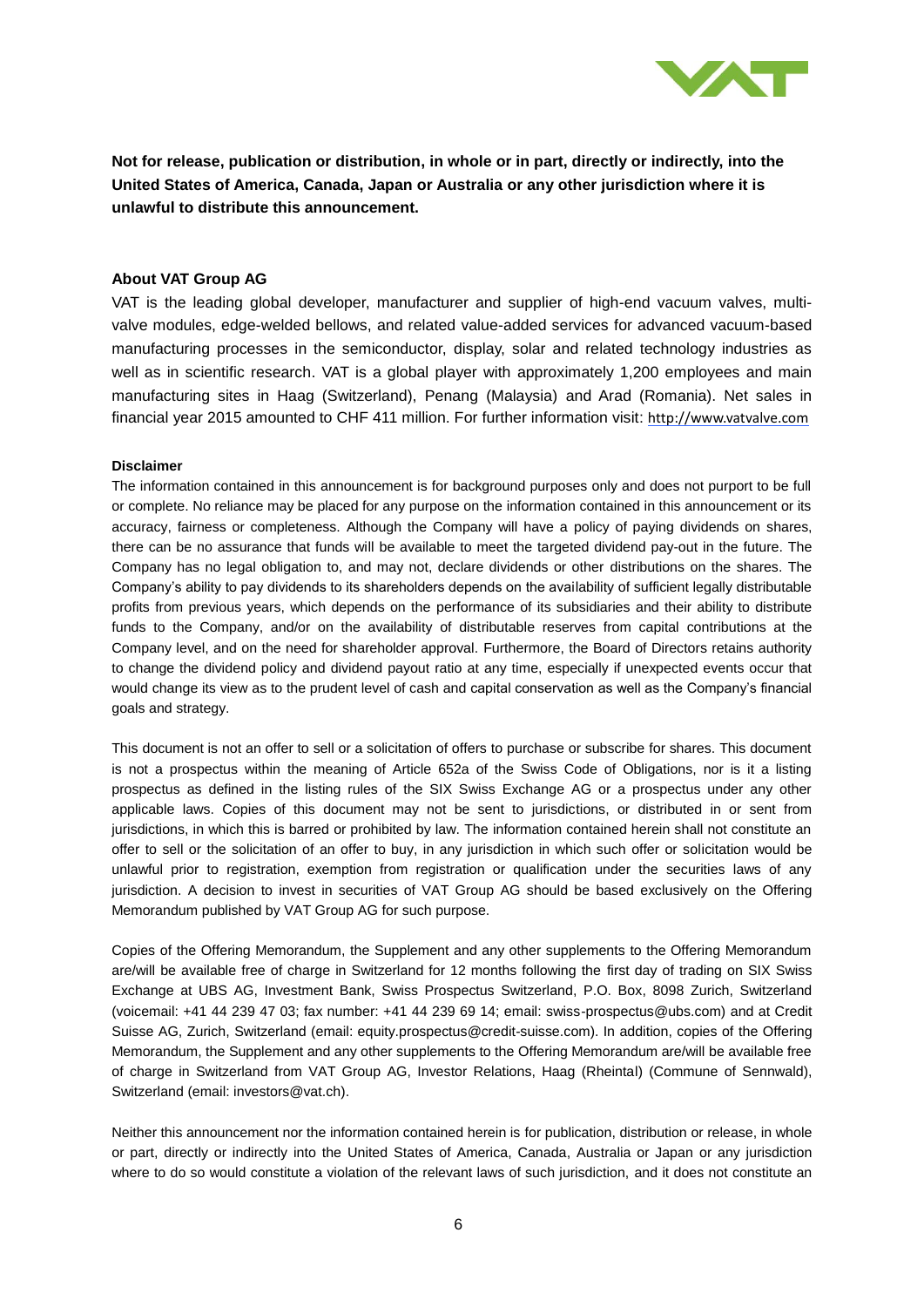

offer or invitation to subscribe for or purchase any securities in such countries or in any other jurisdiction. In particular, this communication does not constitute an offer of the securities to the public in the United States. The securities referred to herein may be offered or sold in the United States only (1) if registered, or in a transaction exempt from, or not subject to, registration under the U.S. Securities Act of 1933, as amended, and (2) by the issuer or a manager (or affiliate thereof) registered as a broker-dealer under the U.S. Securities Exchange Act of 1934, as amended. VAT Group AG does not intend to register any portion of the offering of the securities in the United States or to conduct a public offering of the securities in the United States.

In any EEA Member State that has implemented Directive 2003/71/EC as amended (together with any applicable implementing measures in any Member State, the "Prospectus Directive"), other than the United Kingdom, this communication is only addressed to and is only directed at qualified investors in that Member State within the meaning of the Prospectus Directive.

This communication does not constitute an offer of the securities to the public in the United Kingdom. No prospectus has been or will be approved in the United Kingdom in respect of the securities. This communication is being distributed to and is directed only at (i) persons who are outside the United Kingdom or (ii) persons who are investment professionals within the meaning of Article 19(5) of the Financial Services and Markets Act 2000 (Financial Promotion) Order 2005 (the "Order") and (iii) high net worth entities, and other persons to whom it may lawfully be communicated, falling within Article 49(2)(a) to (d) of the Order (all such persons together being referred to as "Relevant Persons"). Any investment activity to which this communication relates will only be available to and will only be engaged with Relevant Persons. Any person who is not a Relevant Person should not act or rely on this document or any of its contents.

#### **Stabilisation/FCA**

The Joint Global Coordinators, the Joint Bookrunners and the Co-Lead Managers and their affiliates are acting exclusively for VAT Group AG and the selling shareholders and no one else in connection with the contemplated IPO. They will not regard any other person as their respective client in relation to the contemplated IPO and will not be responsible to anyone other than VAT Group AG and the selling shareholders for providing the protections afforded to their respective clients, nor for providing advice in relation to the contemplated IPO, the contents of this communication or any transaction, arrangement or other matter referred to herein.

In connection with the contemplated IPO, the Joint Global Coordinators, the Joint Bookrunners and the Co-Lead Managers and any of their affiliates, acting as investors for their own accounts, may purchase shares and in that capacity may retain, purchase, sell, offer to sell or otherwise deal for their own accounts in such shares and other securities of VAT Group AG or related investments in connection with the contemplated IPO or otherwise. Accordingly, references in the prospectus to the shares being offered, acquired, placed or otherwise dealt in should be read as including any offer to, acquisition, placing or dealing by such Joint Global Coordinators, Joint Bookrunners and Co-Lead Managers and any of their affiliates acting as investors for their own accounts. The Joint Global Coordinators, the Joint Bookrunners and the Co-Lead Managers do not intend to disclose the extent of any such investment or transactions otherwise than in accordance with any legal or regulatory obligations to do so.

Matters discussed in this communication may constitute forward-looking statements. Forward-looking statements are statements (other than statements of historical fact) relating to future events and anticipated or planned financial and operational performance and can be identified by words such as "targets," "believes," "expects," "aims," "intends," "plans," "seeks," "will," "may," "might," "anticipates," "would," "could," "should," "continues,"